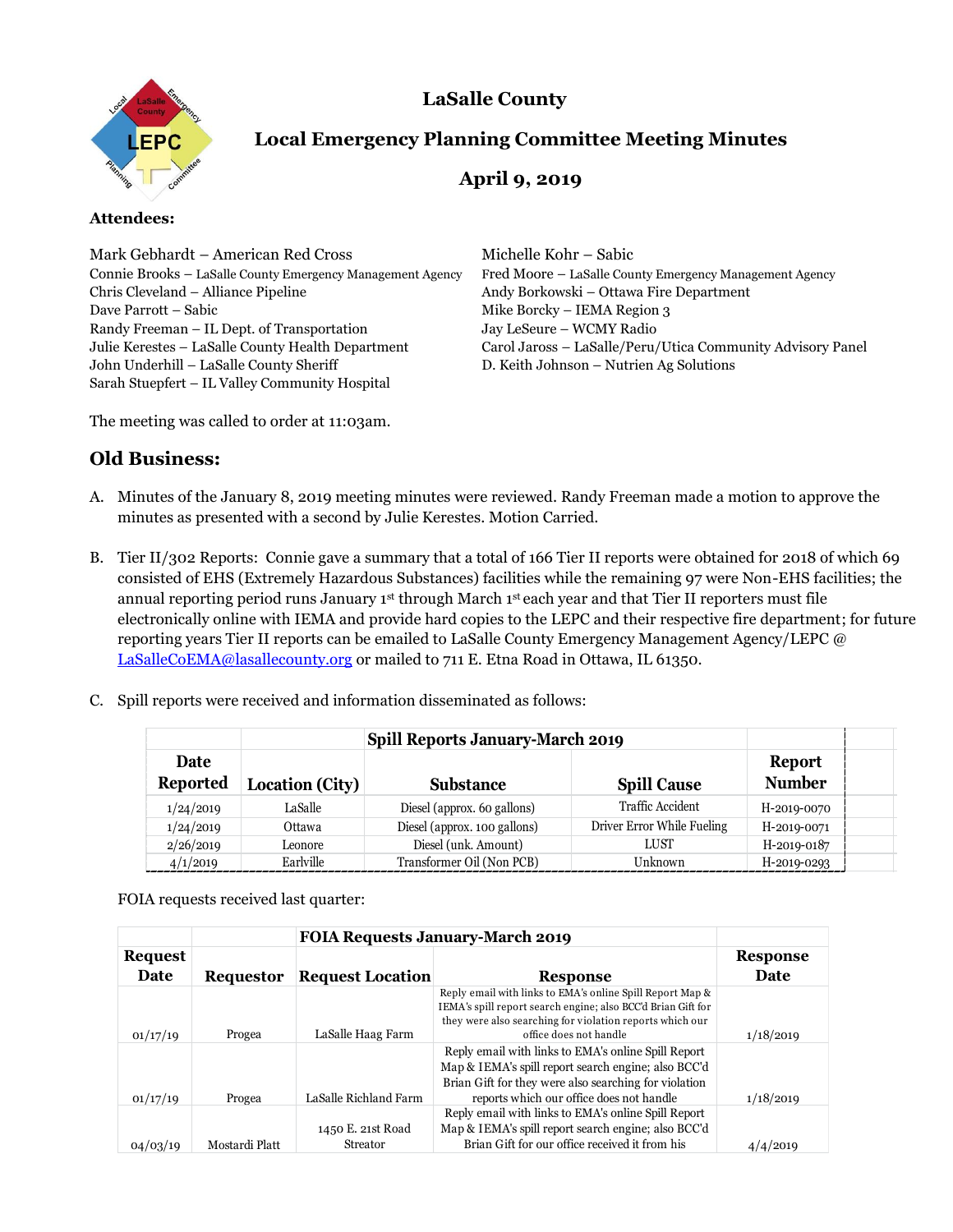- D. HMEP Grant Updates Received HMEP 2019-2022 grant notice of funding opportunity April 1st, it will be another three year grant and application is due April 30th.
- E. LEPC support update: Donation invoices will be going out in May based on 2018 Tier II reports; this support is helping us to conduct our full scale exercise in late September; it also is covering two LEPC members to go to the Winnebago County LEPC Conference in early May on a reimbursement basis.
- F. Citizen Corps Update: Fred Moore did not have an update on Citizen Corps; Connie gave an update on Community Emergency Response Team (CERT) in Illinois regarding training trainers and that she's been involved in the development of an updated CERT Train-the-Trainer (TtT) curriculum and that planning for the 2019 annual Prairie State CERT Challenge is in progress due to be held in late September in conjunction with National Preparedness Month;

Medical Reserve Corps: Julie Kerestes gave an update on the Medical Reserve Corps that the MRC conducted an Opioid 101 training and trained 6 new officers on the use of nasal narcan; she also indicated that they're holding a public class on April 5<sup>th</sup> in conjunction with Human Services

#### **Miscellaneous:**

- Connie reported on a tabletop exercise that was conducted with the LaSalle-Peru-Utica Community Advisory Panel (LPU CAP) testing the following capabilities: Community Resilience, Long Term Vulnerability Reduction, Risk and Disaster Resilience Assessment, Risk Management for Protection Programs and Activities and Supply Chain Integrity and Security
- Fred Moore gave a demonstration on Daily Operational Briefing on our website and LEPC Spill Report map on EMA's website
- Carol Jaross also talked about household hazardous waste recycling (additional information attached); some companies are doing these recycling events just for their employees; Goodwill in Peru can and will take computers and their parts.

### **New Business:**

**Presentation –** Connie Brooks gave a presentation on B4, the LEPC's full scale exercise bringing the group to current on the activities in planning this and what is left to do before September

#### **Plant/Pipeline Updates:**

- Sabic 1 OSHA recordable ~ tank farm operator stepped into open floor grating; no environmental issues of reportable size; plant operations are slow; looking for the following positions: Occupational Health Nurse and a Reliability Engineer
- REG Seneca Whitney Treadman emailed Connie her report; 549 days since their last OSHA recordable injury and 1965 days since their last lost time incident and no reportable environmental incidents since the last meeting
- Alliance Pipeline nothing new; operations are good; Enbridge transition continues
- Carus 370 days since last recordable; 685 days since last lost time incident; outage at the end of April for 2 weeks; no environmental incidents since last meeting
- Nutrien 51 days since last recordable; 5 years since last light duty incident; temporary employees hired; conducting a drill on June 12th surrounding public safety; projects: using river water for cooling towers; updates – plant was built in 1963, so looking to update some things including technology

**LaSalle County Emergency Management Advisory Committee (LC EMAC) –** Fred Moore gave an update on the LC EMAC as they've worked through the agency's Emergency Operations Plan (EOP); May meeting is cancelled, will resume in June; grant funding for EMAP accreditation it back and forth, but we're moving forward

#### **Public Comment:**

No members of the general public in attendance